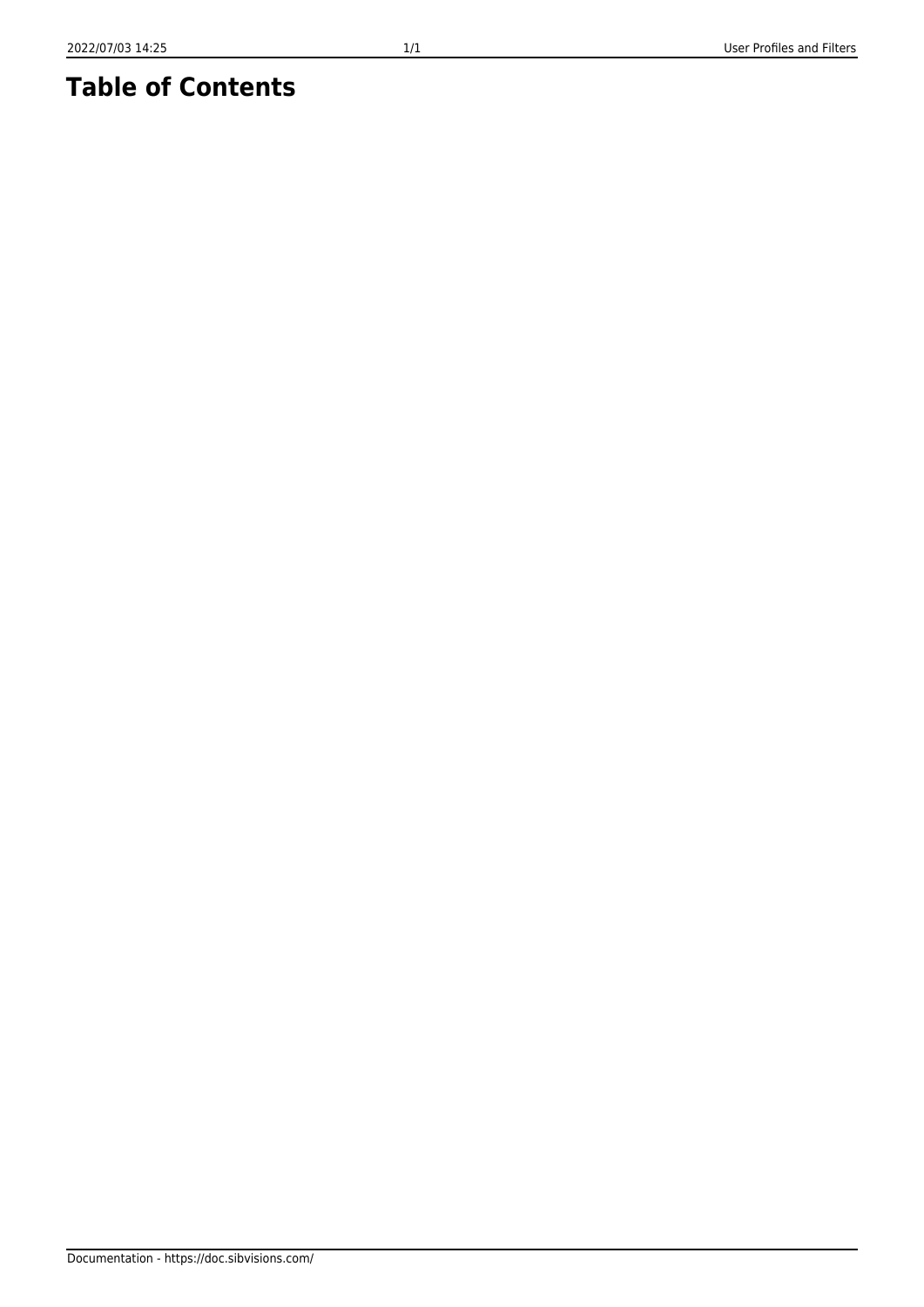### **Introduction**

The User Profile AddOn saves your screen layout if you close a screen and restores everything if you open the same screen again. This works per user and global. It's possible to create default screen layouts for every user, and a specific user will use its own layout based on the global one. The AddOn also adds a new functionality to your tables:

 $\pmb{\times}$ 

A new button (? icon) will be added to the table. The dialog will show the table name, the number of records/rows, and all available columns. It's possible to hide or show specific columns with this dialog.

The filter is a module and is bundled with user profiles. It allows the user to create custom filter conditions directly in the screen. Here's how this might look:

 $\pmb{\times}$ 

The following conditions are available:

- contains
- not contains
- starts with
- not starts with
- $\bullet$  equals
- not equals
- between
- not between
- $\bullet$  greater
- less
- greater or equals
- less or equals

It's possible to add as many conditions as you want and single conditions can be enabled or disabled.

The customized filter can also be saved and loaded:

 $\pmb{\times}$ 

Another feature is and/or grouping. Decide which option is combined with "and" or "or".

### **Customizing**

The AddOn is designed to be customizable. The default settings and implementations can be modified.The AddOn contains the class ProfileUtil which offers a lot of useful methods, such as:

setDefaultTableInformationDialogClass(IApplication app, Class clazz)

This method set the class which should be used to show the table information dialog. It's possible to extend the existing class **TableInformationDialog**. It's also possible to change the table information dialog per Navigation table: